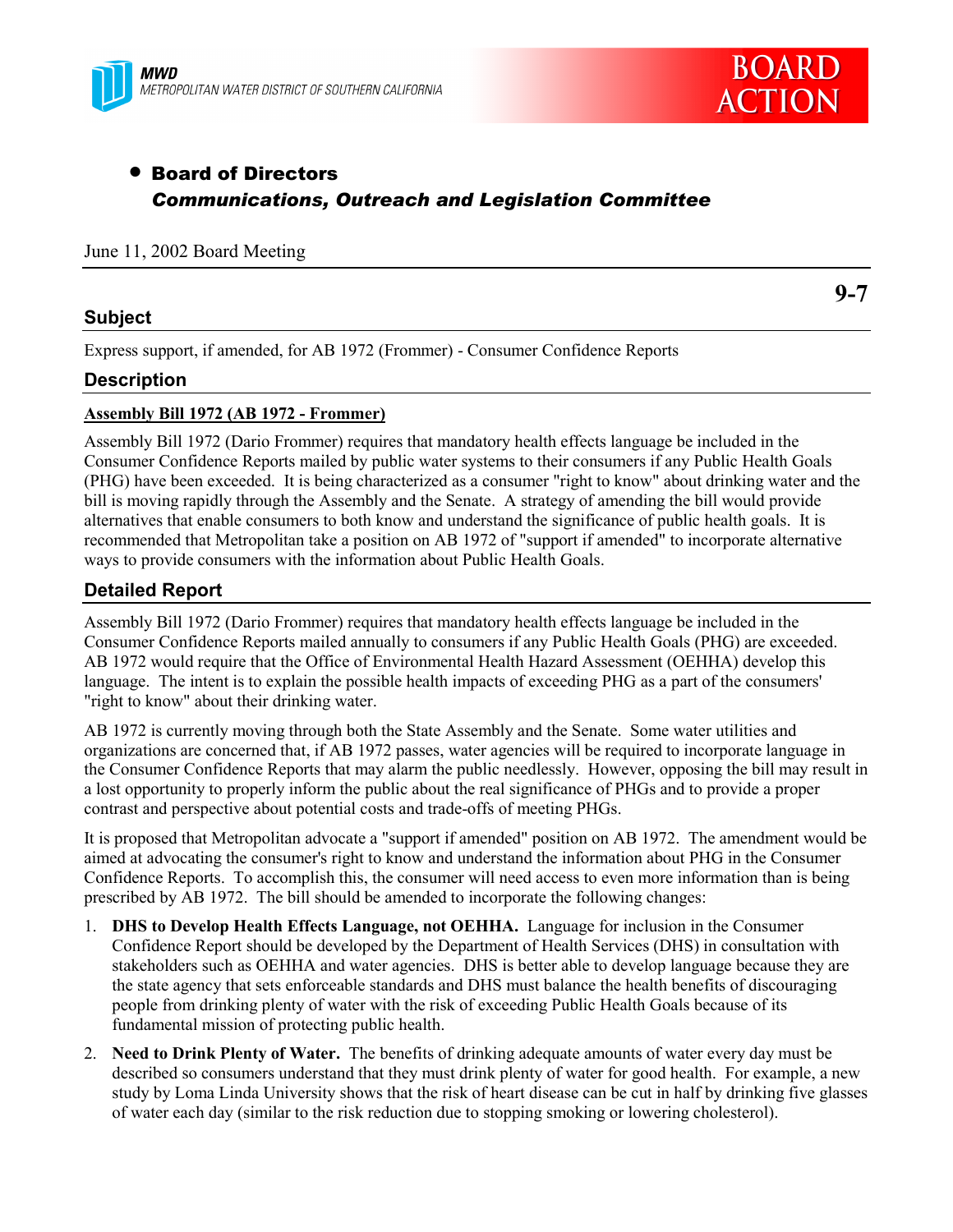- 3. **Relative Risks Comparison.** The relative health risks of PHG must be described so consumers understand the difference in health risks associated with exceeding a PHG versus the risks associated with exceeding a Maximum Contaminant Level and the risks of other common activities in daily life.
- 4. **Cost of Compliance.** The cost to each family to comply with the PHG must be included so consumers can assess whether they think the cost to comply with PHG is justified by the risks (this language is already a requirement of PHG reports).
- 5. **Risk of Tap Water Alternatives.** The alternatives to tap water must be described, including how to find out about the relative risk of contaminants present in bottled water, vending machines and water from Point-of-Use systems. In this way, the two out of three consumers in Southern California who choose an alternative to tap water will have an understanding of the relative risks.

The water agency should be given a choice of incorporating all of this information in the combination of a website and a brochure available for free by mail by calling a hotline. This would be an alternative to putting health effects information in the Consumer Confidence Report, which is already difficult for some consumers to understand due to the prescribed components. This information could be made available in alternative languages when appropriate to better serve our diverse communities. This strategy would also emphasize the need to drink plenty of water for good health and provide consumers with information about their choices if they choose to drink an alternative to tap water.

## **Policy**

None

## **California Environmental Quality Act (CEQA)**

CEQA determination for Option #1:

The proposed action is not defined as a project under CEQA because the proposed action involves continuing administrative activities such as general policy and procedure making (Section 15378(b)(2) of the State CEQA Guidelines). In addition, where it can be seen with certainty that there is no possibility that the proposed action in question may have a significant effect on the environment, the proposed action is not subject to CEQA (Section 15061(b)(3) of the State CEQA Guidelines).

The CEQA determination is: Determine that the proposed action is not subject to the provisions of CEQA pursuant to Sections 15378(b)(2) and 15061(b)(3) of the State CEQA Guidelines.

CEQA determination for Option #2:

None required

## **Board Options/Fiscal Impacts**

### **Option #1**

Adopt the CEQA determination and express support, if amended, for AB 1972. **Fiscal Impact:** None

### **Option #2**

Do not express support for AB 1972. **Fiscal Impact:** None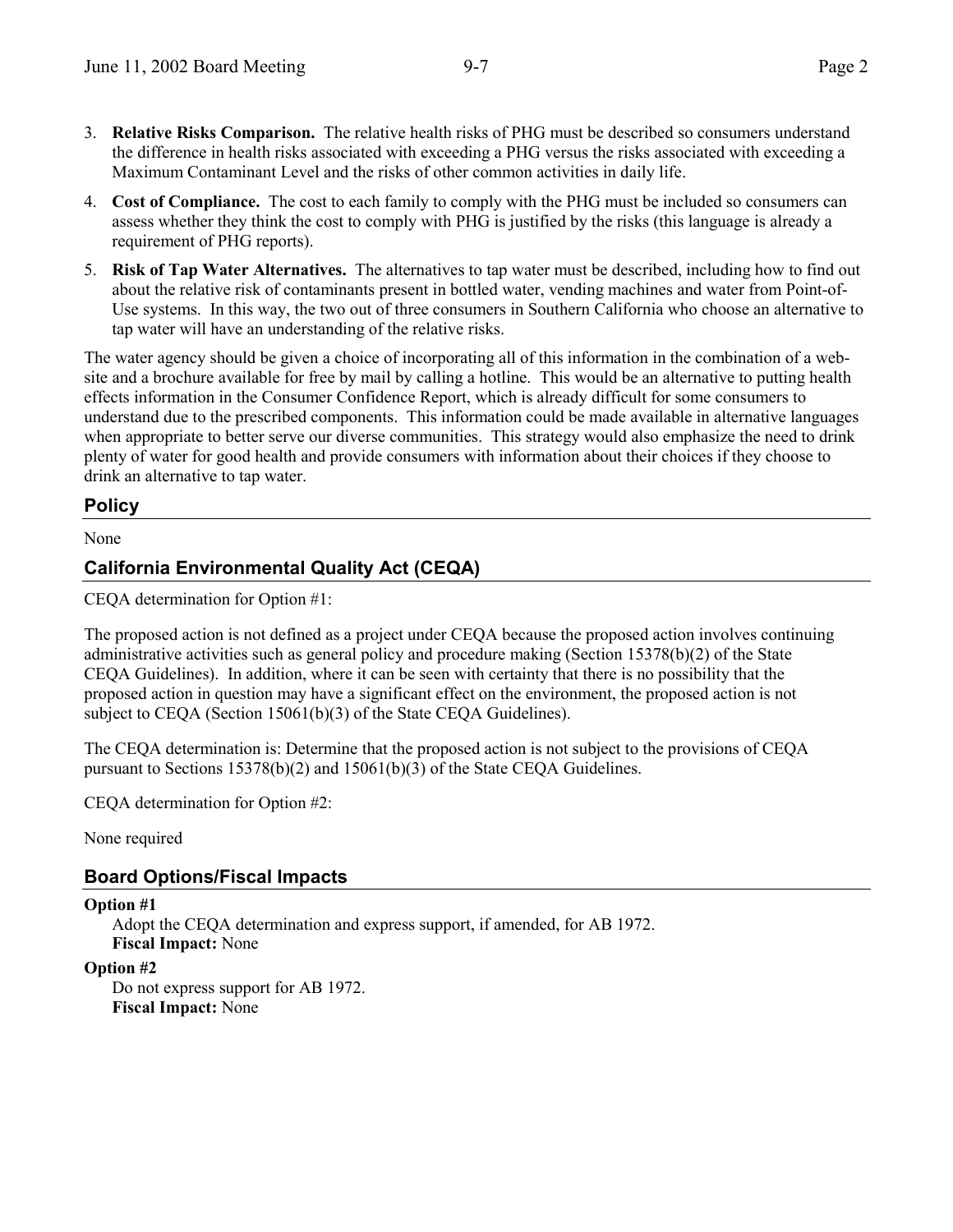# **Staff Recommendation**

Option #1

6/4/2002 *Adán Ortega,*(J**r**. *Vice President, External Affairs Date*

stet 6/4/2002 *Ronald R. Gastelum Date*

*Chief Executive Officer*

## Attachment 1 - AB 1972 - Consumer Confidence Reports

BLA #1812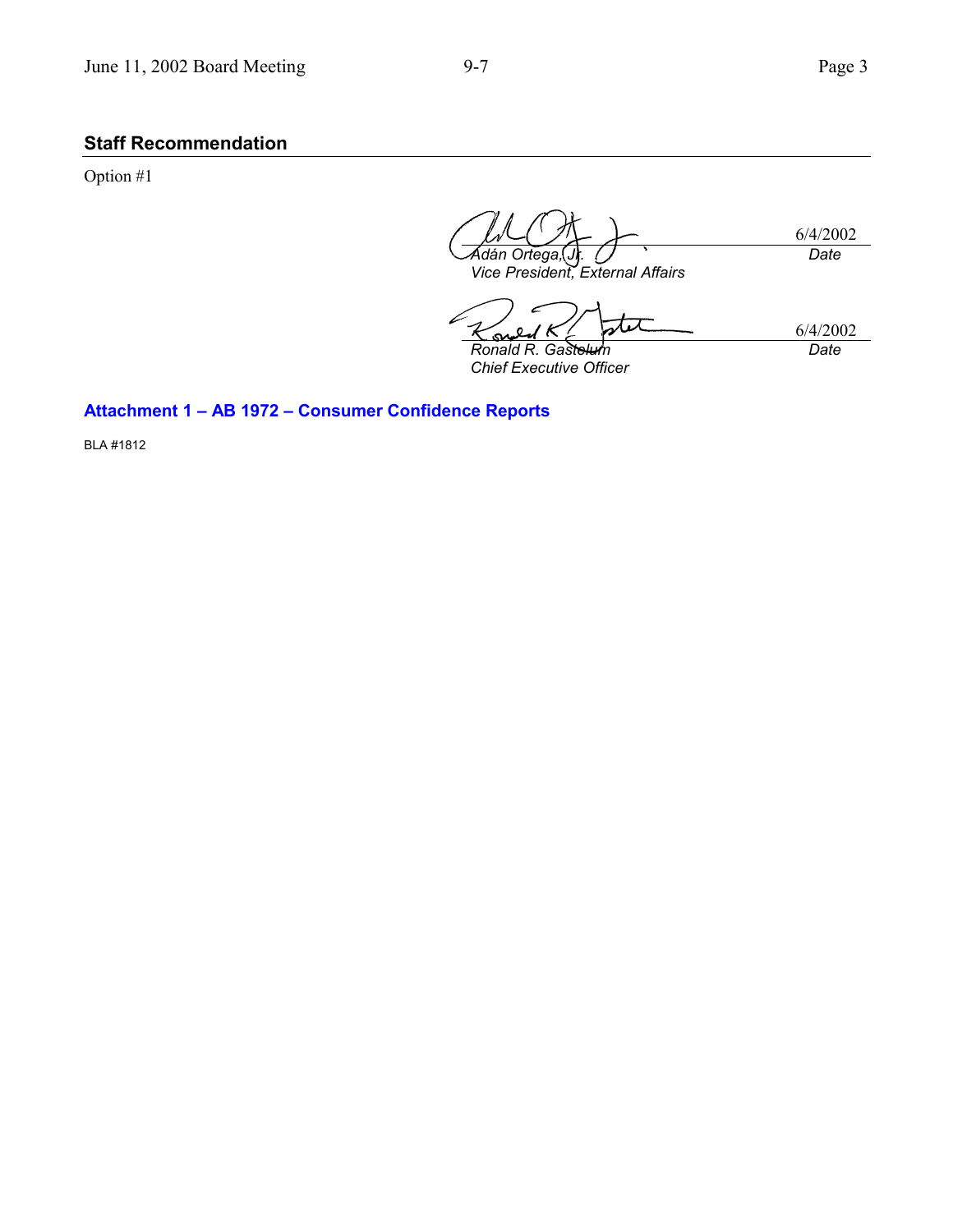### **BILL NUMBER: AB 1972 AMENDED BILL TEXT**

AMENDED IN ASSEMBLY APRIL 29, 2002 AMENDED IN ASSEMBLY APRIL 1, 2002

#### **INTRODUCED BY Assembly Member Frommer**

#### **FEBRUARY 14, 2002**

 An act to amend Section 116470 of, and to add Section 116471 to, the Health and Safety Code, relating to drinking water.

#### **LEGISLATIVE COUNSEL'S DIGEST**

 AB 1972, as amended, Frommer. Drinking water: reports regarding contaminants.

 Existing law, the California Safe Drinking Water Act, requires the State Department of Health Services to administer provisions relating to the regulation of drinking water and public water systems and, among other things, to adopt primary drinking water standards for contaminants in drinking water and to monitor regulated and unregulated contaminants.

 Existing law requires every public water system to annually prepare a consumer confidence report and to mail or deliver a copy of that report to every consumer, except as provided, as a condition of its operating permit. Existing law requires this report to include specified information. Existing law requires - that public water systems serving more than 10,000 service connections and that detect one or more contaminants in drinking water that exceed the public health goal to prepare a brief written report, as specified.

This bill would revise the contents -of these  *required to be in those* reports.

 Existing law requires the Office of Environmental Health Hazard Assessment to establish recommended public health goals for contaminants in drinking water pursuant to prescribed criteria.

 This bill would require the office to prepare, for inclusion in the consumer confidence reports described above, a statement of health concerns, as specified, associated with the ingestion in drinking water of any contaminant for which the office publishes a public health goal, and to review and revise these statements, as specified.

 By adding new duties to local agencies operating public water systems, this bill would impose a state-mandated local program.

 The California Constitution requires the state to reimburse local agencies and school districts for certain costs mandated by the state. Statutory provisions establish procedures for making that reimbursement, including the creation of a State Mandates Claims Fund to pay the costs of mandates that do not exceed \$1,000,000 statewide and other procedures for claims whose statewide costs exceed  $$1,000,000.$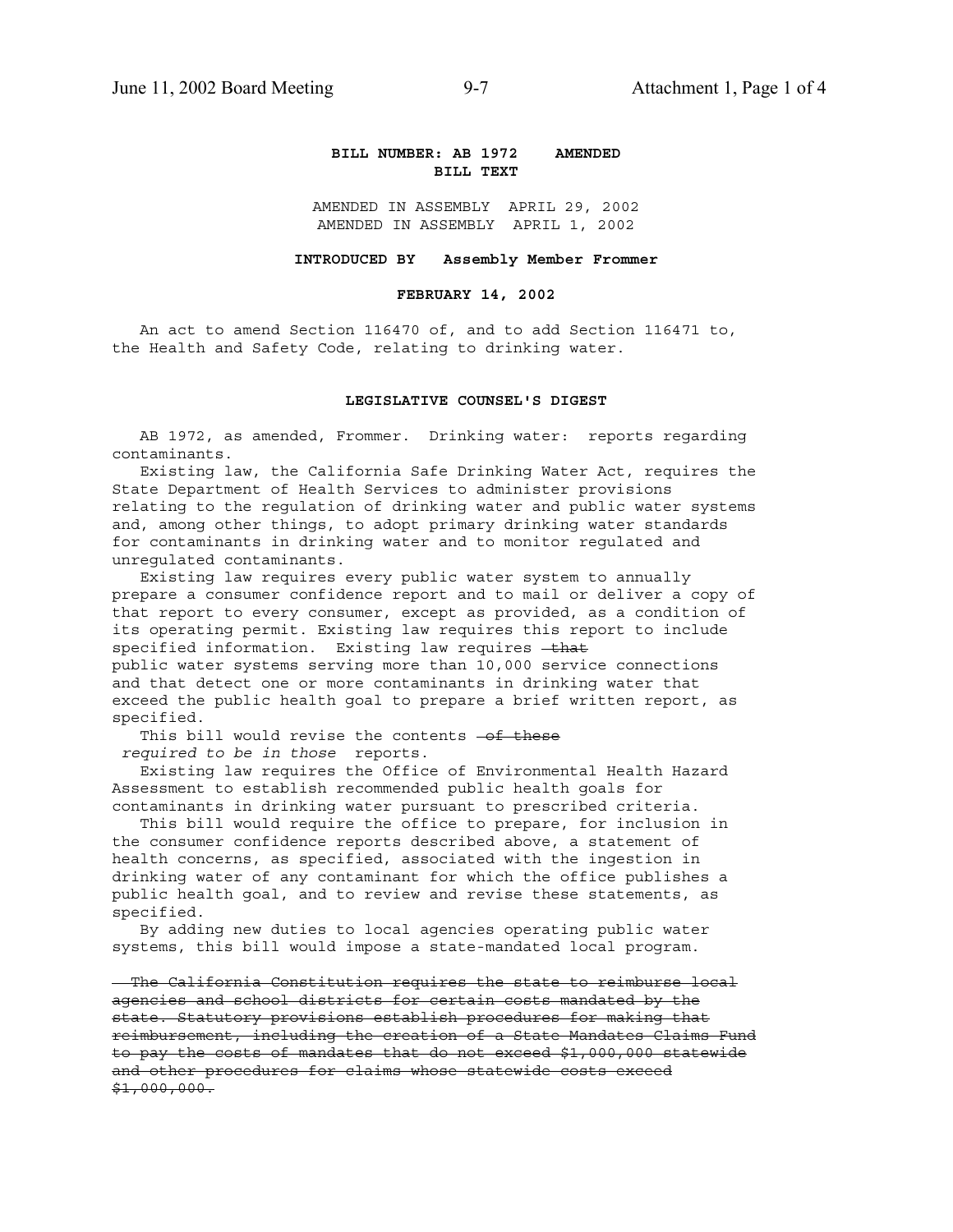This bill would provide that, if the Commission on State Mandates determines that the bill contains costs mandated by the state, reimbursement for those costs shall be made pursuant to these statutory provisions.

 *The California Constitution requires the state to reimburse local agencies and school districts for certain costs mandated by the state. Statutory provisions establish procedures for making that reimbursement.*

 *This bill would provide that no reimbursement is required by this act for a specified reason.*

 Vote: majority. Appropriation: no. Fiscal committee: yes. State-mandated local program: yes.

#### **THE PEOPLE OF THE STATE OF CALIFORNIA DO ENACT AS FOLLOWS:**

 SECTION 1. The Legislature finds and declares all of the following:

 (a) The Office of Environment Health Hazard Assessment is required to establish public health goals regarding drinking water contaminants, based exclusively on public health considerations. A public health goal is based upon a risk assessment that estimates the level of each contaminant in drinking water that is not anticipated to cause or contribute to adverse health effects, or that does not pose any significant risk to health.

 (b) Enforceable primary drinking water standards, called maximum contaminant levels, are set by the State Department of Health Services. Maximum contaminant levels are required to be set as close as feasible to the corresponding public health goal, taking into account the technological feasibility and the economic cost of compliance to public water systems and customers.

 (c) Allowable maximum contaminant levels often are set at levels far less protective of public health than the corresponding public health goal.

 (d) It is in the interest of the people of the state to be informed of the presence and potential health effects of contaminants in their water supply that exceed a public health goal.

 SEC. 2. Section 116470 of the Health and Safety Code is amended to read:

 116470. (a) As a condition of its operating permit, every public water system shall annually prepare a consumer confidence report and mail or deliver a copy of that report to each customer, other than an occupant, as defined in Section 799.28 of the Civil Code, of a recreational vehicle park. A public water system in a recreational vehicle park with occupants as defined in Section 799.28 of the Civil Code shall prominently display on a bulletin board at the entrance to or in the office of the park, and make available upon request, a copy of the report. The report shall include all of the following information:

(1) The source of the water purveyed by the public water system.

 (2) A brief and plainly worded definition of the terms "maximum contaminant level," "primary drinking water standard," and "public health goal."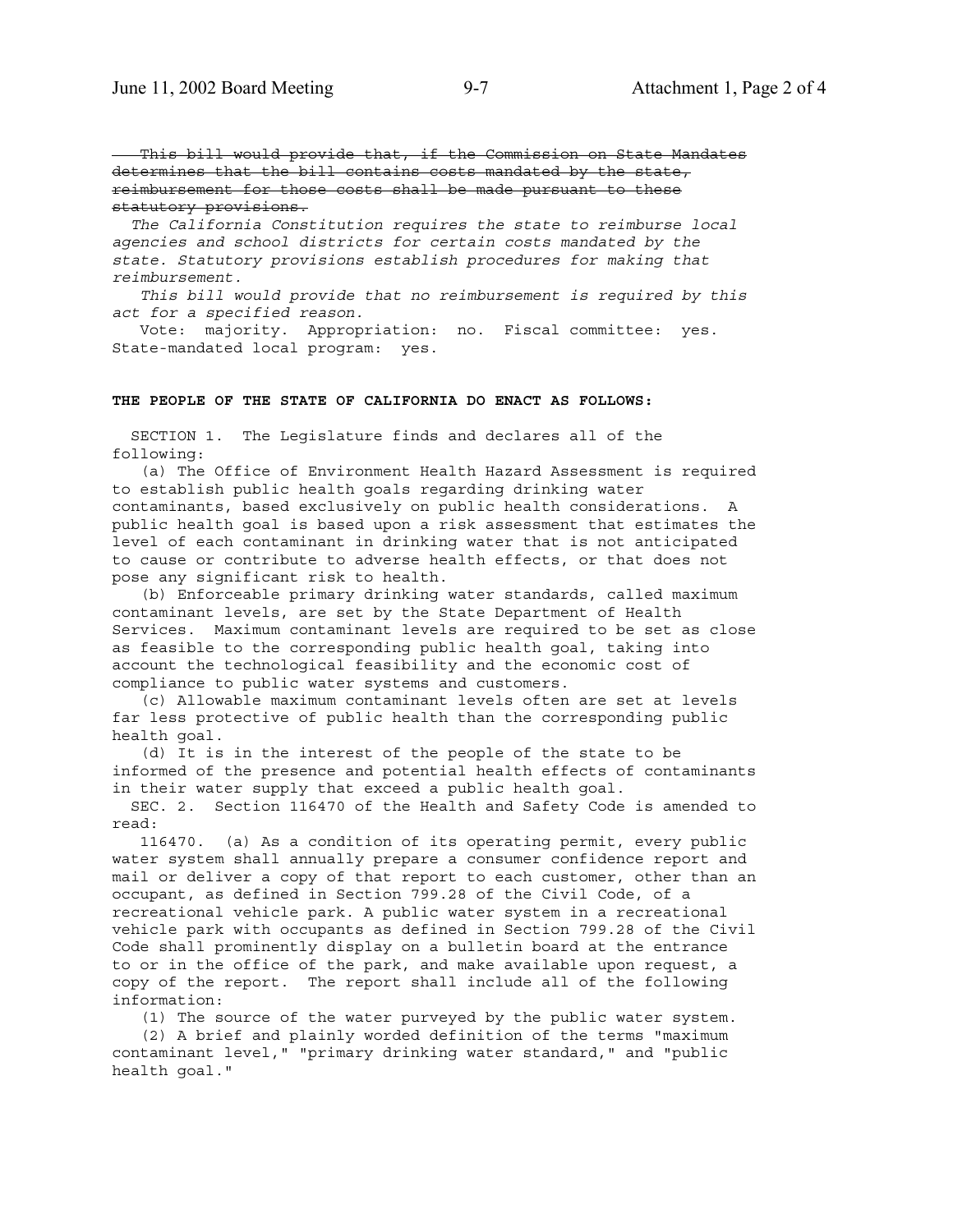(3) If any regulated contaminant, or any unregulated contaminant for which monitoring is required pursuant to state or federal law or regulation, is detected in public drinking water supplied by the system during the past year, the report shall include all of the following information:

 (A) The level of the contaminant found in the drinking water, and the corresponding public health goal and primary drinking water standard, if applicable, for that contaminant.

 (B) Any exceedances of a public health goal or violations of the primary drinking water standard that have occurred as a result of the presence of the contaminant in the drinking water, and a brief and plainly worded statement of health concerns that resulted in the regulation of that contaminant.

 (C) The public water system's address and phone number to enable customers to obtain further information concerning contaminants and potential health effects.

 (4) Disclosure of any variances or exemptions from primary drinking water standards granted to the system and the basis therefor.

 (b) On or before July 1, 1998, and every three years thereafter, public water systems serving more than 10,000 service connections that detect one or more contaminants in drinking water that exceed the applicable public health goal shall prepare a brief written report in plain language that does all of the following:

 (1) Identifies each contaminant detected in drinking water that exceeds the applicable public health goal.

 (2) Discloses the numerical public health risk, determined by the office, associated with the maximum contaminant level for each contaminant identified in paragraph (1) and the numerical public health risk determined by the office to be associated with the public health goal for that contaminant.

(3) Identifies, to the extent feasible, all of the following:

 (A) The category of risk to public health, including, but not limited to, carcinogenic, mutagenic, teratogenic, and acute toxicity, associated with exposure to the contaminant in drinking water, and including a brief *and* plainly worded description of these terms.

 (B) The potential for endocrine disruption, synergistic effects when combined with other contaminants in water, and adverse health effects on subgroups that comprise a meaningful portion of the general population or other subgroups that are identifiable as being at greater risk of adverse health effects -that

 *than* the general population when exposed to the contaminant in drinking water.

 (4) Describes the best available technology, if any is then available on a commercial basis, to remove the contaminant or reduce the concentration of the contaminant. The public water system may, solely at its own discretion, briefly describe actions that have been taken on its own, or by other entities, to prevent the introduction of the contaminant into drinking water supplies.

 (5) Estimates the aggregate cost and the cost per customer of utilizing the technology described in paragraph (4), if any, to reduce the concentration of that contaminant in drinking water to a level at or below the public health goal.

(6) Briefly describes what action, if any, the local water